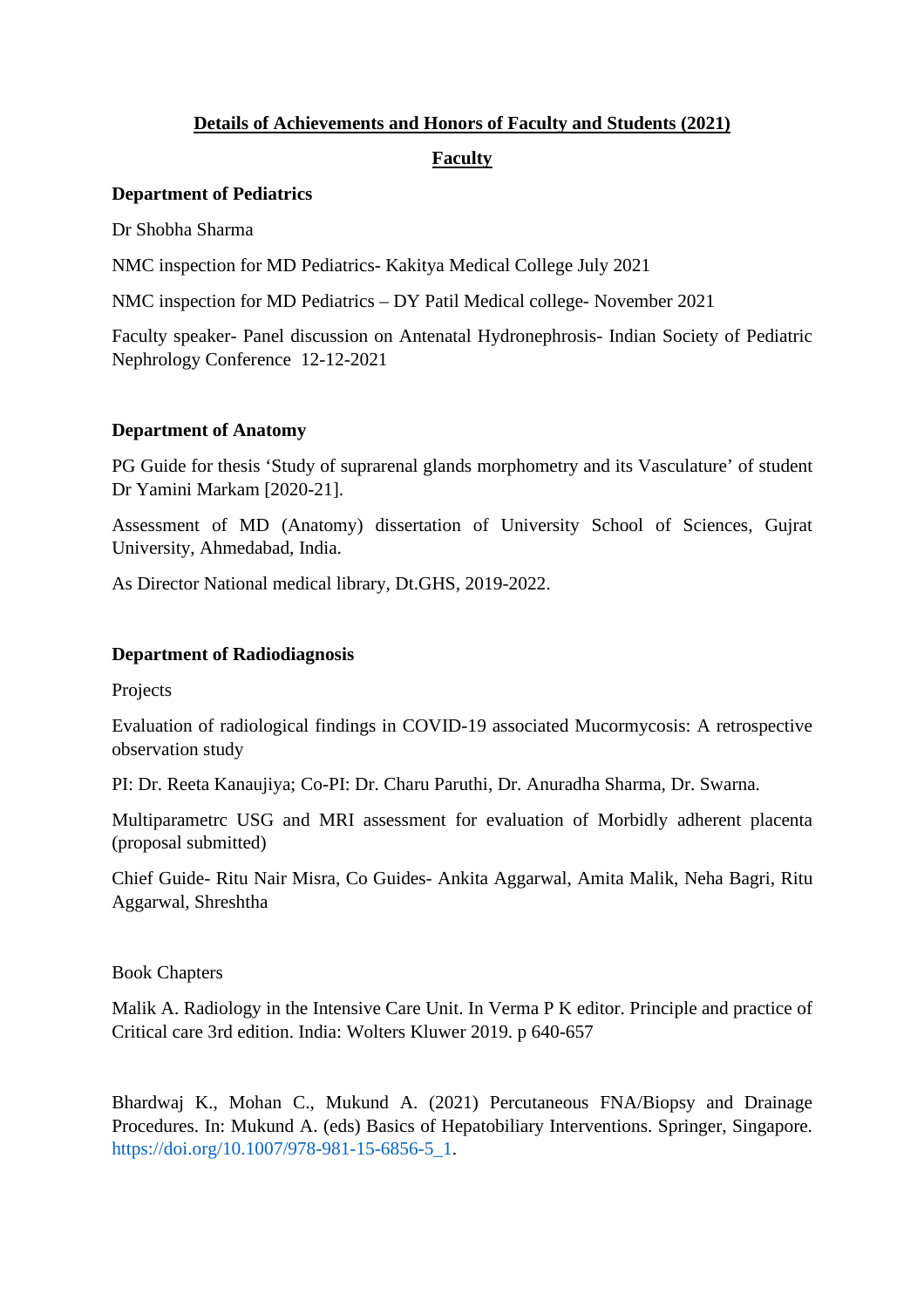Fluoroscopy- Basic principle and technique- Ankita Aggarwal, Rohini Gupta – To be published in IRIA/ICRI Indian Text book of Radiology Imaging

Contrast Media- Anju Garg, Ritu N Misra, Ankita Aggarwal To be published in IRIA/ICRI Indian Text book of Radiology Imaging

Awards

"Cum Laude" award in poster presentation at ECR 2022.

Poster title: Tracking the trail: Cranial Nerve involvement in mucormycosis - A potential pathway of spread.

Principal Author: Dr. Charu Paruthi; Co-authors: Dr. Reeta Kanaujiya, Dr. Anuradha Sharma

## **Department of Respiratory, critical care and sleep medicine**

DR NEERAJ KR. GUPTA

Felicitated by the Medical Superintendent, VMMC & Safdarjung Hospital, in recognition of excellence in sports, on the occasion of 75<sup>th</sup> Independence day, 2021.

### DR PRANAV ISH

Appointed as resource faculty and member of Medical Education Unit of VMMC and Safdarjung Hospital to train faculty and residents.

Appointed member of Multi-Disciplinary Research Unit of VMMC for promoting research activities in the college

Reviewer For IJSM, Lung India, IJTB, Elsevier IPOC and Lancet Global Health

Appointed Member of BOARD OF STUDIES in USM & PMHS, GGSIPU w.e.f. 8<sup>th</sup> oct 2021 for a term of 2 years in view of academic excellence by Vice-Chancellor GGSIPU

Identified as an Advisor/Subject Expert for assisting the Union Public Service Commission India for various Interviews/Personality Test Boards.

Appointed Review Editor in the Editorial Board of Respiratory Drug Safety (specialty section of Frontiers in Drug Safety and Regulation) journal.

## DR NITESH GUPTA

Felicitated by the Medical Superintendent, VMMC & Safdarjung Hospital, for exemplary work, on the occasion of  $75<sup>th</sup>$  Independence day, 2021.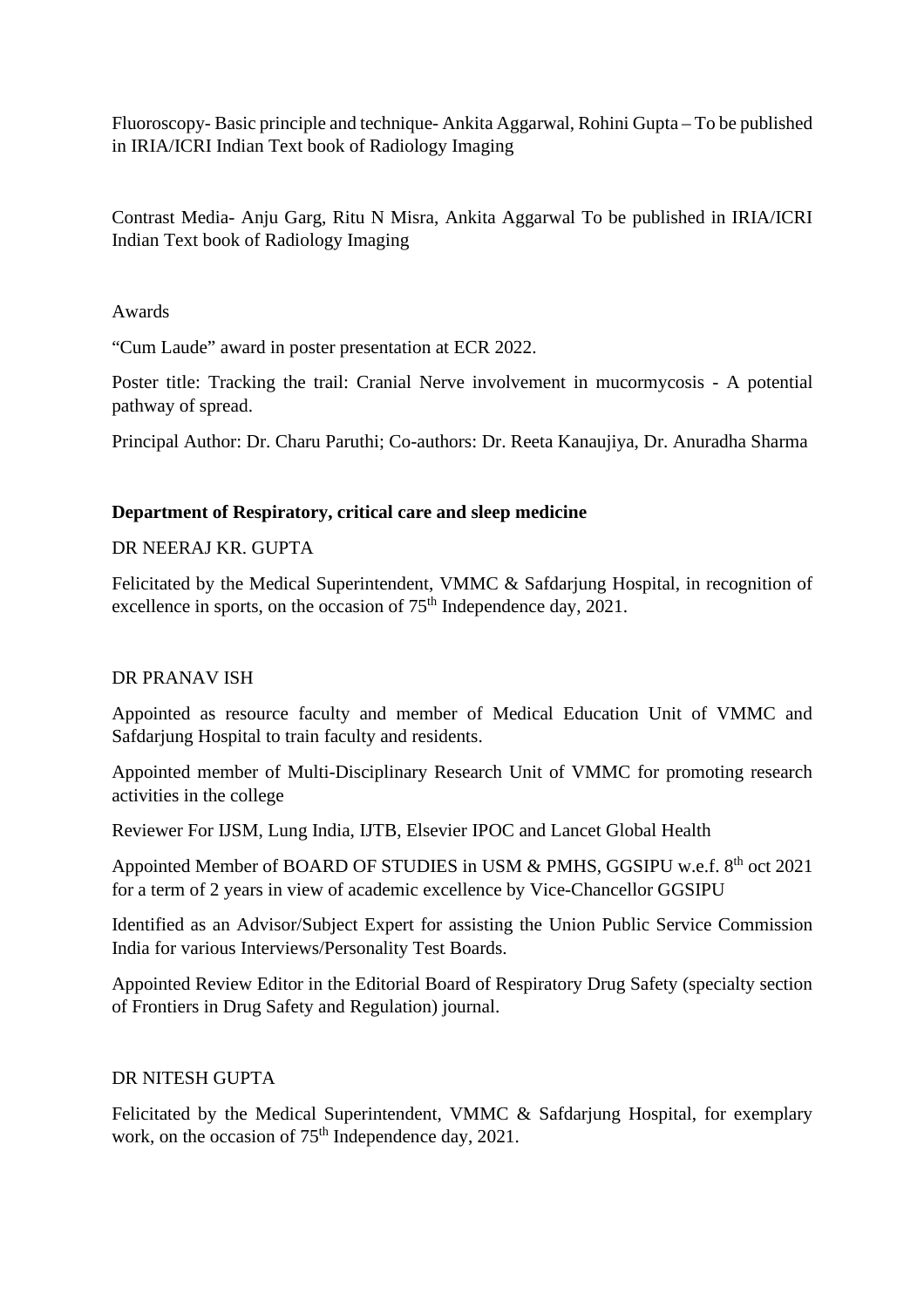## **Department of Physical Medicine & Rehabilitation**

Dr Ajay Gupta

IPARM Rehabilitation Research Award 2021 for best published paper

Dr Suman Badhal

Felicited by Medical Superintendent, VMMC & SJH for exemplary and outstanding services for Pulmonary- Tele- Rehabilitation in Aug 2021

Rajiv Gandhi National Excellence Award for corona warriors in September 2021

## **Department Of Biochemistry**

Dr. Anita Rani- Director Professor

Awarded Papers

Role of serum Ferritin as Prognostic marker in Breast Cancer patient in 47<sup>th</sup> National Conference of Association of Clinical Biochemists of India held form  $12<sup>th</sup>$  to  $15<sup>th</sup>$  December 2021.

Awarded for contribution to entry level NABH certification Standards implementation in VMMC & Safdarjung Hospital.

Dr. Vibha uppal- Associate Professor

Certificate of appreciation for contribution in the Quality Cell , VMMC & Safdarjung hospital, Delhi

## **Sports Injury Centre**

External examiner

1. External examiner for question paper setting for final MBBS examinations 2021 at

Teerthankar University, Moradabad, UP, Dr. R.K. Arya.

2. External examiner for taking oral, clinical/ practical examinations for M.S. ORTHO at

JNMC, AMU, Aligarh. (2021) on 12th August. 2021, Dr. R.K. Arya.

3. External examiner for taking oral, clinical/ practical examinations for 2nd M.S. ORTHO at JNMC, AMU, Aligarh. (2021) on 11th November. 2021, Dr. R.K. Arya.

Awards

1. Best publication award of Delhi Orthopaedic Association above 40 years for year 2021by

Dr. Skand Sinha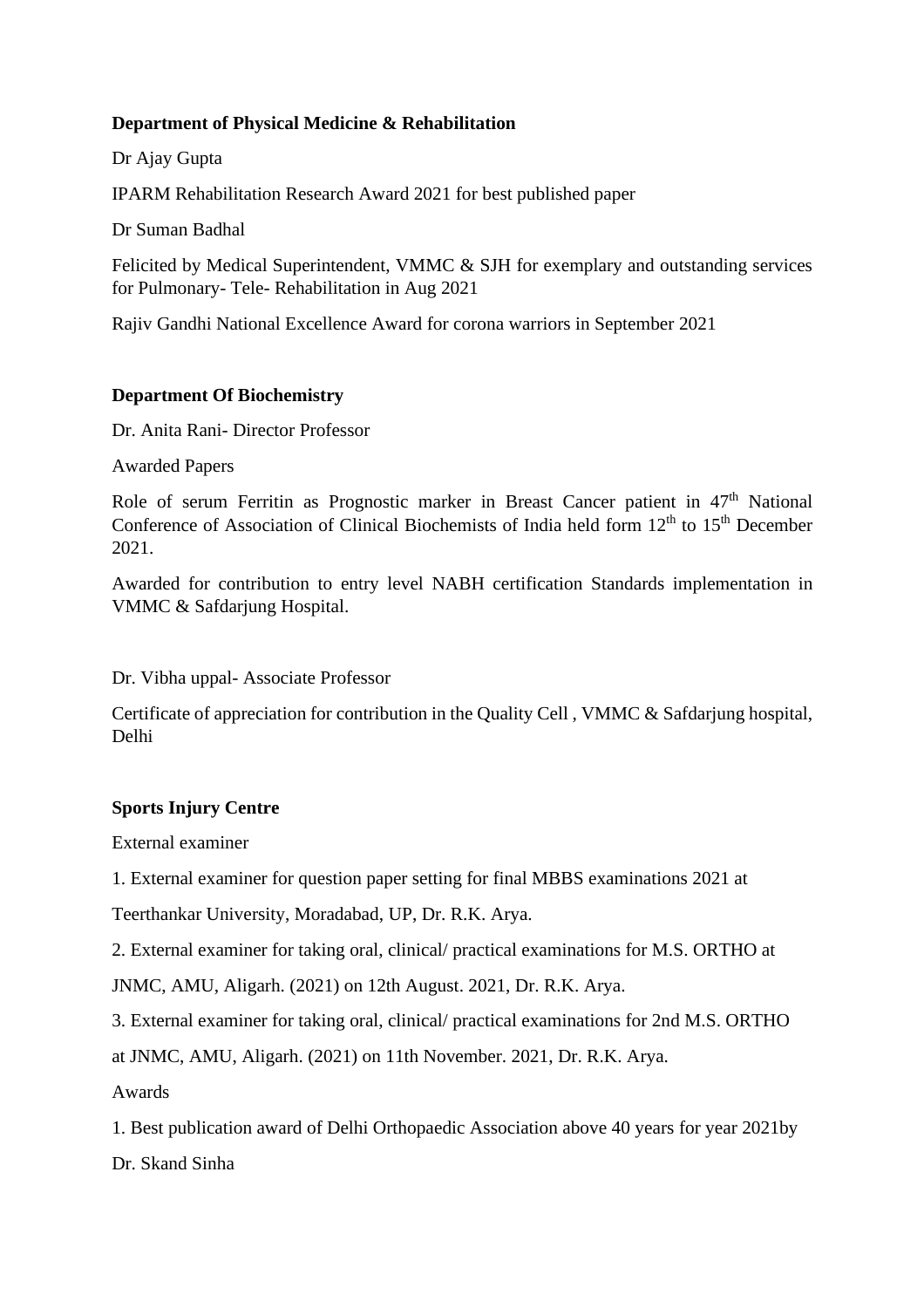## **Department of Dermatology**

Dr. Sumathi Muralidhar

Awards and Honors –

1.Reviewer PhD thesis from JSS University Mysore, January 2021.

2. Organised SRL. HIV-EQAS Workshop for Lab Technicians of linked ICTCs, 19th Jan 2021.

3. Attended Internal auditor course of NABS-PIO training, 22nd Jan – 24th Jan.

4. Won a Prize at Poster Competition on Patient Safety Day 2021, February 2021.

5. Blended Clinical Training on HIV testing for Lab Technicians, Resource person, 6th March 2021.

6. Resource person for CD4 Workshop for 3 sessions, 9th March 2021.

7. Resource person for SRL Technical Officers Workshop for Technical Officers, 15th – 16th March 2021.

8. Expert at NOTTO for Lab Technician Interview, 24th March 2021.

9. Recognized as PhD supervisor by GGSIP University, 3rd April 2021.

10. Resource person for 3days STI Workshop for linked STI labs in India, 7th-9th April 2021.

11. NABL Reassessment of lab for Accreditation, 18th-19th May 2021.

12. NACP Surveillance & Epidemiology STI meeting attended as member of Technical Working Group, 27th – 29th August.

13. Reviewer for journals – IJMR, IJSTD, IJDVL, 21st September 2021.

14. Resource person at HSS-Post surveillance meeting, 4th – 5th October 2021.

15. Received letter from GGSIP University – Member of Student Research Committee, 13th October 2021.

16. PhD Candidate allotted to me, 29th November 2021.

## Dr. Aradhana Bhargava

Was awarded a Certificate of Appreciation and a plaque by Medical Superintendent, VMMC & Safdarjung Hospital, New Delhi for outstanding contribution to "Entry Level NABH certification of Safdarjung Hospital", on 2nd November 2021.

Was awarded an appreciation letter and plaque by the Medical Superintendent, VMMC & Safdarjung Hospital, New Delhi on 15th August 2021, 75th Independence Day Celebration for remarkable and excellent services to the institute in the field of Disaster Management.

Was awarded STIHIV Scholarship for the presentation "Etiology of Cervicitis- Are there new agents in play" at STI & HIV 2021 World Congress, the Joint Meeting of the 24th ISSTDR and 22nd IUSTI.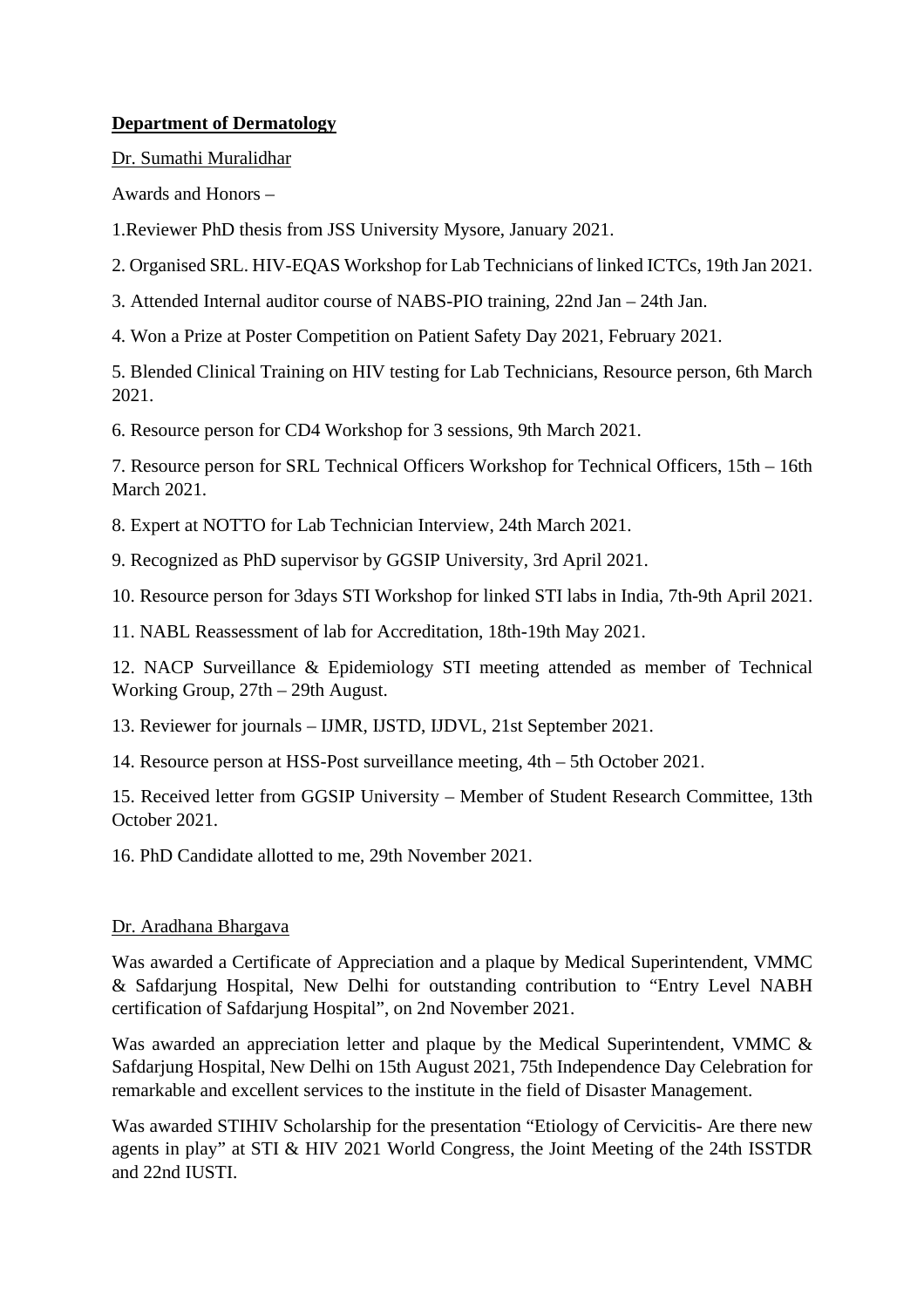#### Awards as co-author

Co-author of three other STIHIV Scholarship winning presentations at STI & HIV 2021 World Congress, the Joint Meeting of the 24th ISSTDR and 22nd IUSTI.

"High risk HPV genotypes in External Anogenital Warts – Should genotyping be done routinely?" with Dr. Neha Yadav, Post Graduate student.

"Declining trends of syphilis seroprevalence trends in India: A 10years analysis" with Dr. Prakhar Shrivastava, Post Graduate Student.

"Does Performance and operational superiority of point of care test make it the investigation of choice in confirming syphilis" with Dr. Sonal, Post Graduate student.

### **Department of Forensic Medicine and Toxicology**

Dr. Manish Kumath, Professor:

Awarded for outstanding contribution to Kayakalp Scheme in 2017-2018 & 2018-2019 by the MS & OIC Kayakalp scheme on 2<sup>nd</sup> Nov 2021

Awarded an appreciation on 15 Aug 2021 for outstanding services to the hospital.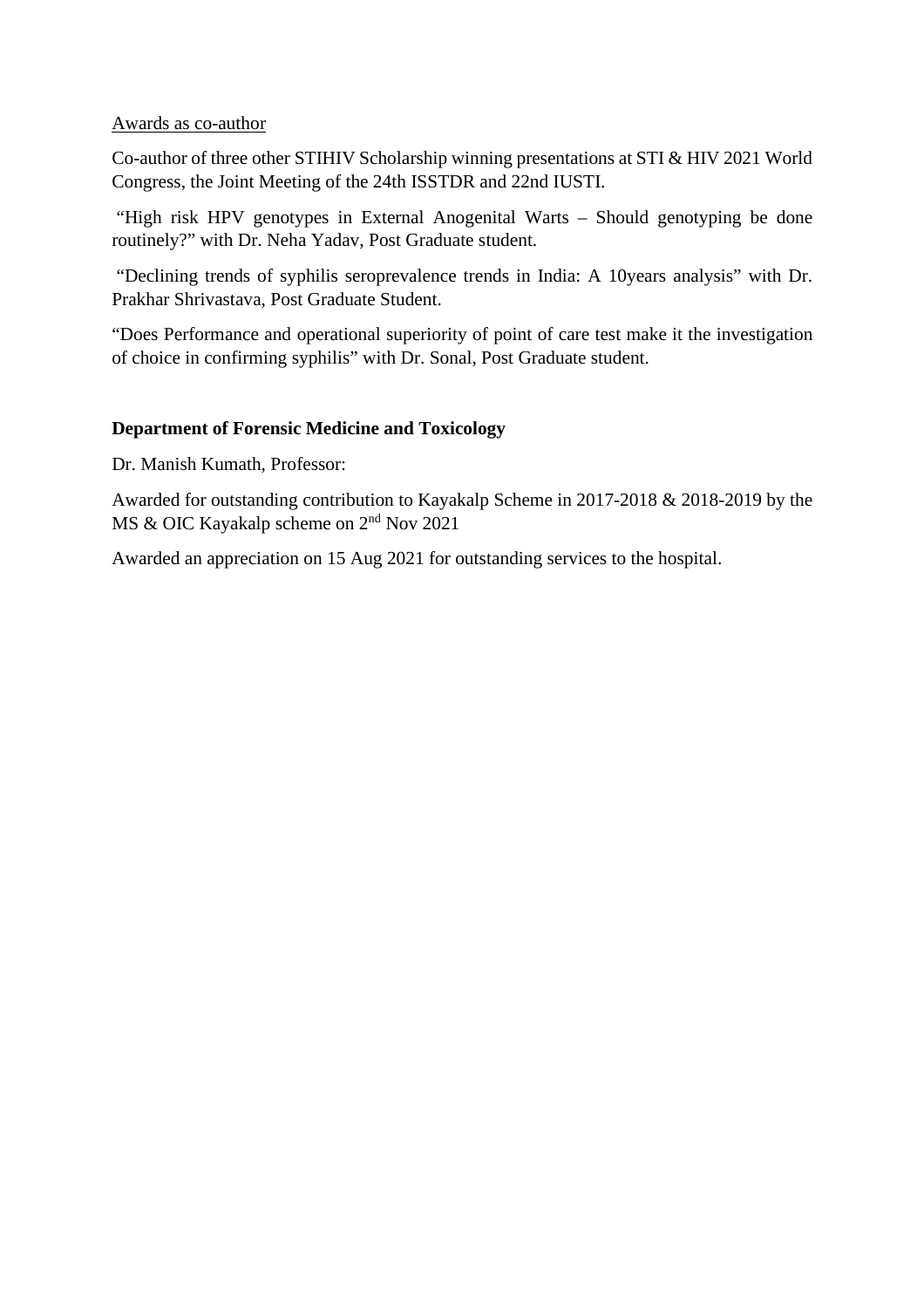### **Students**

## *Pratik Priyansu Sarangi (Batch- 2019 MBBS)*

1. India- Bangladesh Parliamentary Debate (VOICING THE SHEROES) - 1ST POSITION

2. Leading the Local Heroes COVID Relief Project as NATIONAL COORDINATOR - under which, I along with World Youth Heart Federation (WYHF) and Medical Students Association of India (MSAI) did donation in 23 cities across India, helping around 18,000 + Health Professionals and 4 lakh plus Civilians covering PHCs, Tertiary care hospitals, etc - Work was featured in a FORBES Article

3. National Officer Assist for Public Health in Medical Students Association - formulating activities on Public Health topics, impacting 3000 plus Medical students and general population across India and spreading awareness, Attending 2 International Meetings with delegates from 100+ countries

4. National Coordinator for Project Cardiogram by WYHF and MSAI which aims to equip Rural PHCs with ECG machines for early screening of Cardiovascular Diseases and other NCDs with work already started in the state if Gujarat and Goa.

5. Executive Officer for Health Education committee in WYHF which aims to increase knowledge about Cardiovascular Health among people across the world

6. AMR week by VMMC Microbiology Department - Slogan Writing Competition - 1st POSITION

## *Keshav Nagpal (Batch 2018 MBBS)*

Played cricket in Safdarjung Cricket Team

- won man of the match award
- best batsman award

## *Shreya Menon (Batch 2018 MBBS)*

1. Secured 3rd position in the Shraddhaa-Medhunt, a 5 level All India Quiz competition organized by Andhra Medical College from 15th July'21 - 17th July'21 to mark their 99th Foundation Day.

2. Secured 1st position Madhumeh - A quiz on Diabetes Mellitus organized by AMSA - India on 5th February'21

3. On the occasion of 75th Independence Day, received certificate and award from the Medical Superintendent and Principal Ma'am during the Independence Day function organized on 15th August.

4. Participated as Volunteer in various health camps organized on Doctor's Day (1st July'21) and International Volunteer's Day ( 5th Dec'21) organized in association with Rotary Club and Student chapter of Indian Association of Geriatrics and received certificates for the same.